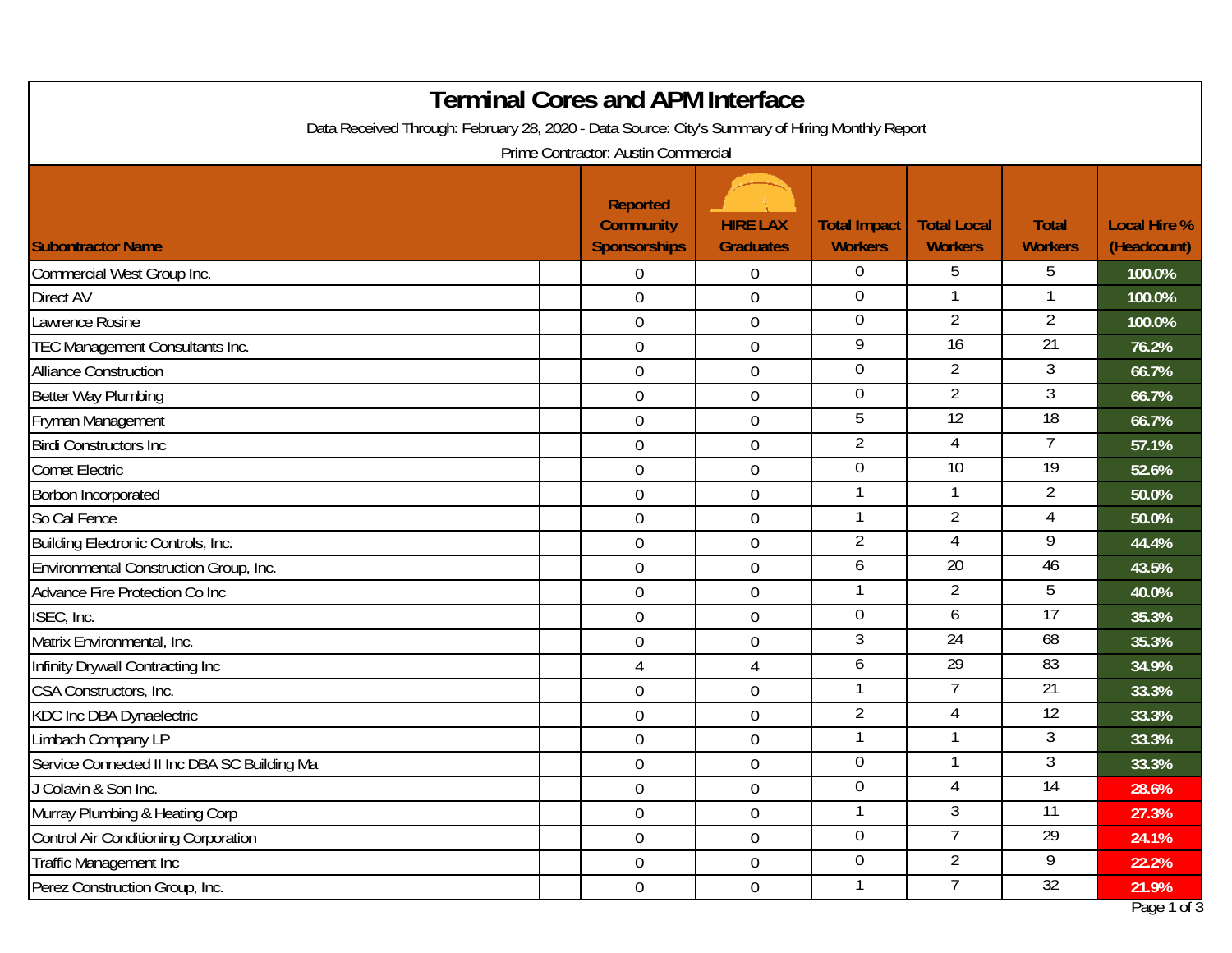|                                                                                                 | <b>Terminal Cores and APM Interface</b>                    |                                     |                                       |                                      |                                |                                    |
|-------------------------------------------------------------------------------------------------|------------------------------------------------------------|-------------------------------------|---------------------------------------|--------------------------------------|--------------------------------|------------------------------------|
| Data Received Through: February 28, 2020 - Data Source: City's Summary of Hiring Monthly Report | Prime Contractor: Austin Commercial                        |                                     |                                       |                                      |                                |                                    |
| <b>Subontractor Name</b>                                                                        | <b>Reported</b><br><b>Community</b><br><b>Sponsorships</b> | <b>HIRE LAX</b><br><b>Graduates</b> | <b>Total Impact</b><br><b>Workers</b> | <b>Total Local</b><br><b>Workers</b> | <b>Total</b><br><b>Workers</b> | <b>Local Hire %</b><br>(Headcount) |
| P S 1 3 G Inc dba Partition Specialties                                                         | $\overline{0}$                                             | $\overline{0}$                      | $\overline{0}$                        |                                      | 5                              | 20.0%                              |
| Streamline Fire Protection, Inc.                                                                | 0                                                          | $\mathbf 0$                         |                                       | $\overline{2}$                       | $10 \,$                        | 20.0%                              |
| Elite Line Services Inc                                                                         | $\overline{0}$                                             | $\mathbf 0$                         |                                       | 3                                    | $\overline{16}$                | 18.8%                              |
| Rosendin Electric, Inc.                                                                         | 0                                                          | $\boldsymbol{0}$                    | 4                                     | $\overline{15}$                      | 85                             | 17.6%                              |
| Jones Sign Co, Inc.                                                                             | $\overline{0}$                                             | $\mathbf 0$                         |                                       |                                      | 6                              | 16.7%                              |
| <b>Brandsafway Services</b>                                                                     | $\overline{0}$                                             | $\mathbf 0$                         | 0                                     | $\overline{2}$                       | 13                             | 15.4%                              |
| <b>Western Industrial Contractors</b>                                                           | $\overline{0}$                                             | $\mathbf 0$                         | 0                                     |                                      |                                | 14.3%                              |
| ARB, Inc.                                                                                       | $\overline{0}$                                             | $\boldsymbol{0}$                    | 2                                     | 4                                    | 30                             | 13.3%                              |
| Bragg Investment Co Inc DBA Bragg Crane                                                         | $\mathbf 0$                                                | $\mathbf 0$                         | 0                                     | 2                                    | 22                             | 9.1%                               |
| Jordan Drywall Inc                                                                              | $\overline{0}$                                             | $\mathbf 0$                         | 0                                     |                                      | 11                             | 9.1%                               |
| Jezowski & Markel Contractors, Inc                                                              | $\mathbf 0$                                                | $\boldsymbol{0}$                    | 0                                     | 1                                    | 16                             | 6.3%                               |
| 24 Hours Sweeping                                                                               | $\mathbf 0$                                                | $\mathbf 0$                         | $\mathbf 0$                           | $\mathbf 0$                          |                                | 0.0%                               |
| Air Balance Co                                                                                  | $\overline{0}$                                             | $\mathbf 0$                         | $\overline{0}$                        | 0                                    | 1                              | 0.0%                               |
| C Below, Inc.                                                                                   | $\mathbf 0$                                                | $\mathbf 0$                         | 0                                     | $\overline{0}$                       | 11                             | 0.0%                               |
| <b>California Construction Labor Services</b>                                                   | $\mathbf 0$                                                | $\theta$                            | $\boldsymbol{0}$                      | 0                                    |                                | 0.0%                               |
| ConnorP81, Inc.                                                                                 | $\mathbf 0$                                                | $\mathbf 0$                         | 0                                     | $\overline{0}$                       | $\overline{4}$                 | 0.0%                               |
| Cosco Fire Protection, Inc.                                                                     | $\overline{0}$                                             | $\mathbf 0$                         | $\boldsymbol{0}$                      | $\overline{0}$                       | 7                              | 0.0%                               |
| Fusion Sign & Design, Inc.                                                                      | $\mathbf 0$                                                | $\boldsymbol{0}$                    | 0                                     | 0                                    | 4                              | 0.0%                               |
| <b>Ground Penetrating Radar Systems LLC</b>                                                     | $\mathbf 0$                                                | $\mathbf 0$                         | 0                                     | 0                                    |                                | 0.0%                               |
| Pacific Architectural Woodworking, Inc.                                                         | $\mathbf 0$                                                | $\mathbf 0$                         | $\mathbf 0$                           | 0                                    | $\overline{10}$                | 0.0%                               |
| Performance Contracting, Inc.                                                                   | 0                                                          | $\boldsymbol{0}$                    | 0                                     | 0                                    | 8                              | 0.0%                               |
| Site Solution Services                                                                          | $\boldsymbol{0}$                                           | $\boldsymbol{0}$                    | $\boldsymbol{0}$                      | 0                                    | $\overline{c}$                 | 0.0%                               |
| Stumbaugh & Associates, Inc.                                                                    | $\overline{0}$                                             | $\overline{0}$                      | $\overline{0}$                        | $\overline{0}$                       |                                | $0.0\%$                            |
| Vertical Access Inc.                                                                            | $\mathbf 0$                                                | $\boldsymbol{0}$                    | $\overline{0}$                        | $\overline{0}$                       | 5                              | $0.0\%$                            |
| Veterans Engineering Services Inc.                                                              | $\overline{0}$                                             | $\overline{0}$                      | $\overline{0}$                        | $\overline{0}$                       | $\overline{2}$                 | $0.0\%$                            |
| <b>Western Allied Corporation</b>                                                               | $\mathbf 0$                                                | $\overline{0}$                      | $\overline{0}$                        | $\overline{0}$                       | 16                             | $0.0\%$                            |
|                                                                                                 | 4                                                          | 4                                   | 51                                    | 211                                  | 742                            | 28.4%                              |